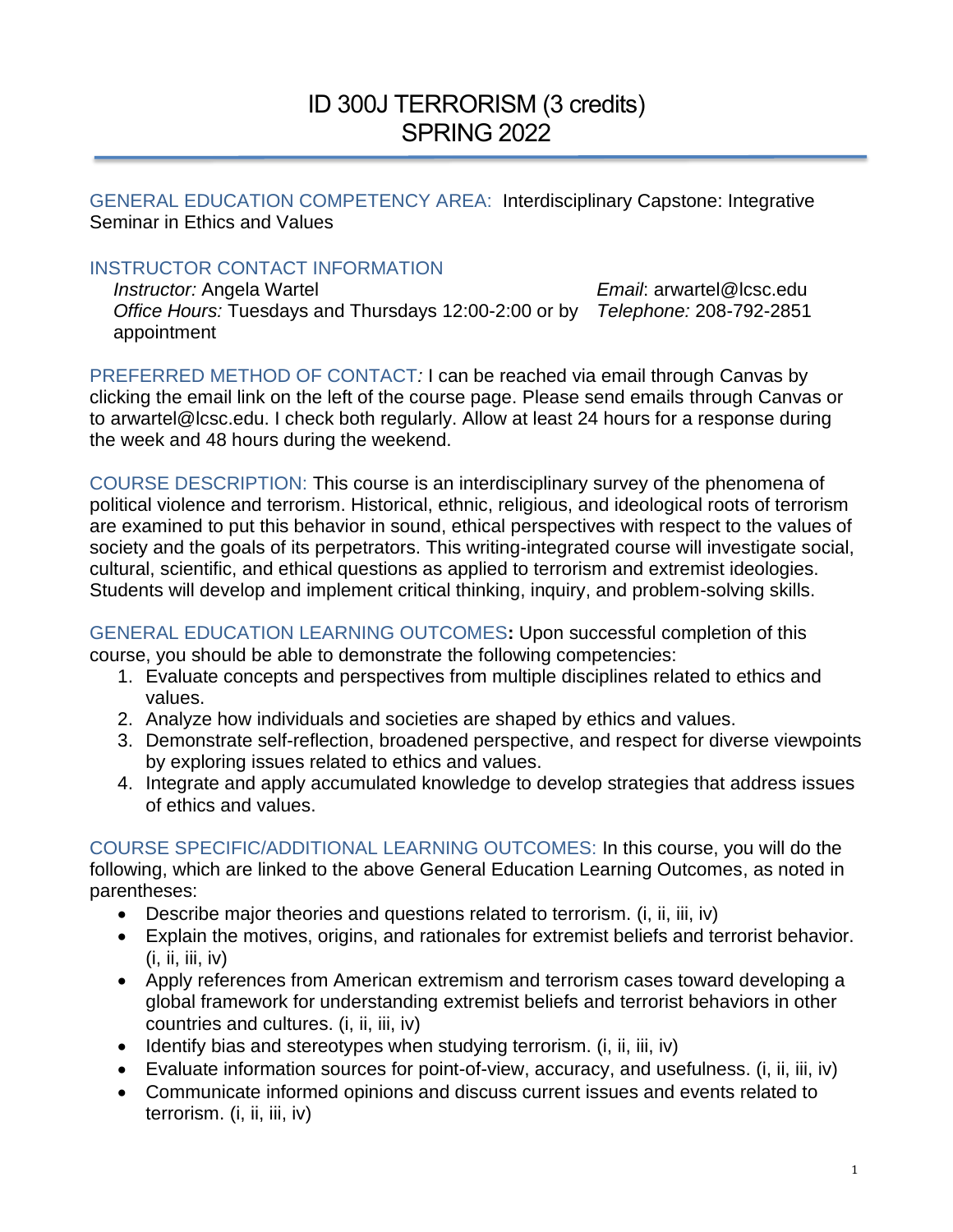- Critically assess both military and law enforcement responses to terrorism. (i, ii, iii, iv)
- Identify the lifecycles of different historical terrorist organizations. (i, ii, iii, iv)

# REQUIRED TEXTS



Martin, G. (2020). Understanding Terrorism: Challenges, Perspectives, and Issues (7<sup>th</sup> ed.). Sage. ISBN: 9781544375861

COURSE OVERVIEW: The goal of this course is to understand the motives, origins, and rationales for extremist beliefs and terrorist behavior, as well as how governments respond to these phenomena. Students will exercise critical thinking to assess extremist ideology and the practice of terrorism. Students will be challenged to evaluate the notion that the practice of terrorism is limited exclusively to the "lunatic fringe" - indeed, is one person's terrorist another person's freedom fighter?

COURSE TECHNOLOGY: This course has a web presence on Canvas. If you have any problems accessing the site, please notify IT (208-792- 2231) as soon as possible. The Canvas site will have a copy of the syllabus and schedule, weekly modules, assignments, a section for your grades, and a link to email me. You must log in to this site at least twice a week.

Email: You are expected to check your LCMAIL and Canvas emails regularly. Important course information (such as assignments and course changes) may be sent through email.

Technological Requirements: You must have a reliable internet connection.

PARTICIPATION: Online courses are not self-paced. They require active participation. If you cannot participate at least two times per week, your grade will suffer. Your active participation is a necessary and integral part of the course. It is vital that you complete the readings and required works to succeed. Due dates are not suggested dates for assignments. Plan your work accordingly. Do not wait until the last minute to complete your coursework. It creates unnecessary stress and can impact the quality of your work. You CAN work ahead in this course, do not get behind!

#### COURSE REQUIREMENTS

Your grade in this course will be based on the following, which correspond to the General Education Learning Outcomes (GELOs), as noted in parentheses:

Syllabus Quiz (10 points): The syllabus quiz is a short quiz that must be completed by all students entering the course. This quiz will cover basic information from the syllabus. There is no time limit for the quiz, and it can be retaken one time.

Introduction Post (5 points): Write a paragraph or two introducing yourself to the discussion forum. Some ideas to include - your year in college, major, hobbies, future goals, hometown,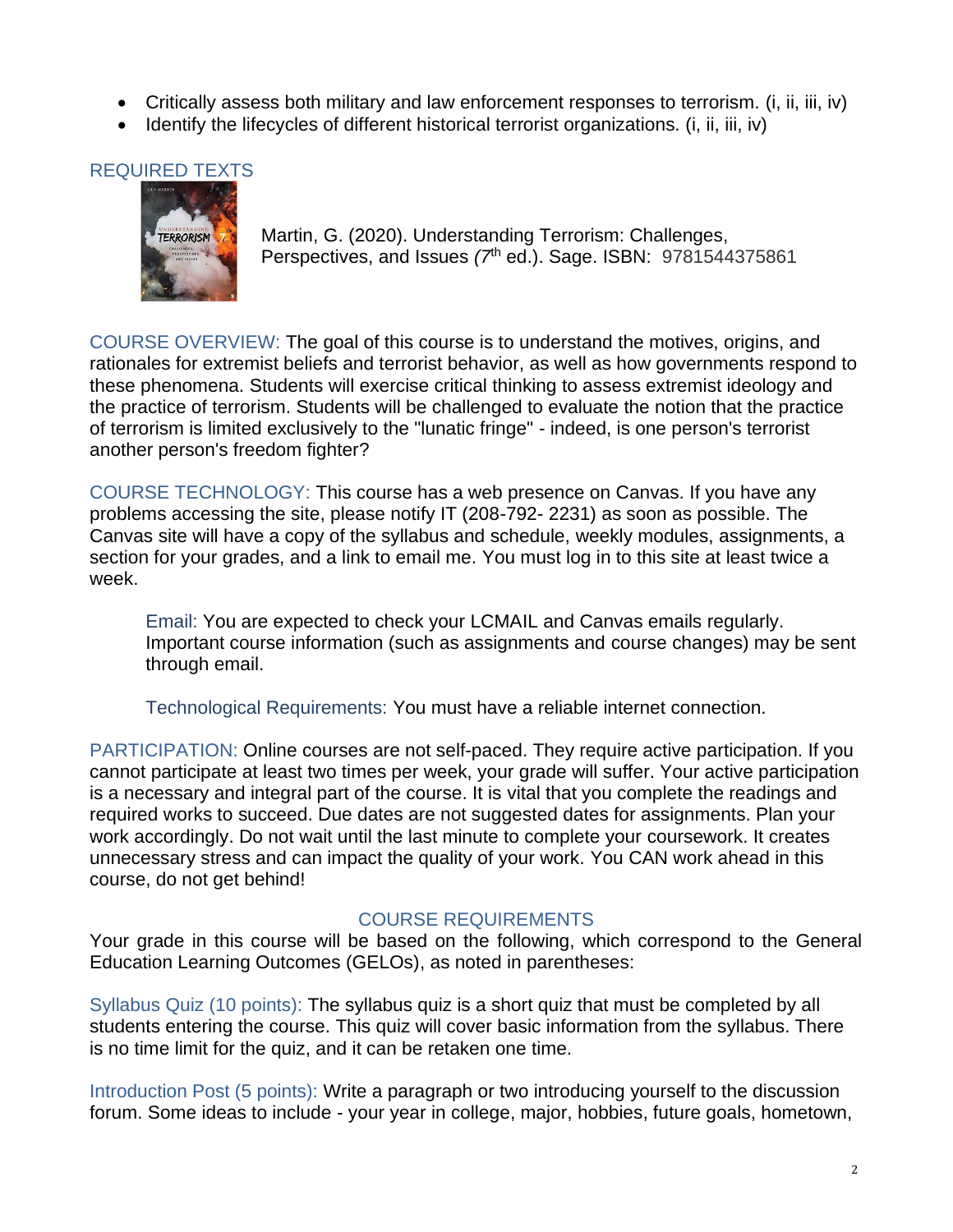family, pets, jobs, or anything else you are comfortable sharing. Include a photograph of you or something important to you (pets, hobbies, favorite place, etc.). If you post a picture with another person, make sure you have permission to do so.

Discussion Posts (10 @ 20 points each): There will be ten discussion forums covering the assigned course readings this semester. You are required to submit one original detailed post (due two days before replies) and two responses to others by the discussion due date. Your discussion posts should be written in proper English. Avoid "text-speak." Fourteen points (of the overall 20) will be allotted for your post answering the discussion questions. The other six points will go towards your two replies (3 points each).

## *Discussion Guidelines*

- Thoroughly answer all discussion questions in one forum posting. Do not start a new thread for each question presented.
- Do not assume that others have the same knowledge or experiences that you do. Provide a brief context to your postings.
- Do not attach documents or photographs to the discussion forum (except for your introduction post photo). Attachments will not be graded.
- All posts are expected to be respectful and friendly.

## Original Post Grading will be based on:

- The level of knowledge and understanding demonstrated towards the course readings and discussion prompts. Postings should be thoughtful and analyze the content and questions asked. Answers must be organized and easy to read.
- Depth: Evidence of college-level thinking that displays critical thinking and analytical ability.
- Detail: There should be no doubt that you have read the assigned readings and viewed all required course material. *Cite relevant passages from the text and other course material in your original post.* When citing sources, the correct format must be used (MLA or APA), both in-text and out.
- Originality: Students should answer the material in their own words, adding their thoughts and ideas to the concepts discussed. Original posts cannot be a direct copy of the views or opinions of other students. This is academic dishonesty and will result in an "F."

### Discussion Response Grading

- Responses should be respectful, courteous, and polite. Inappropriate postings (those that attack or are aggressive to another) are unacceptable and will result in an "F" for that discussion.
- Responses should demonstrate knowledge and understanding of the readings. Provide supporting statements with examples or experiences.
- Responses must help continue the conversation by asking a relevant question, bringing in new information, or relating the post to another phenomenon.
- Only posts that demonstrate excellence in continuing the conversation and providing detail will be given full credit. *One or two sentence replies are unacceptable and will not be considered for grading. Responses should be at least two full paragraphs to be considered for maximum points.*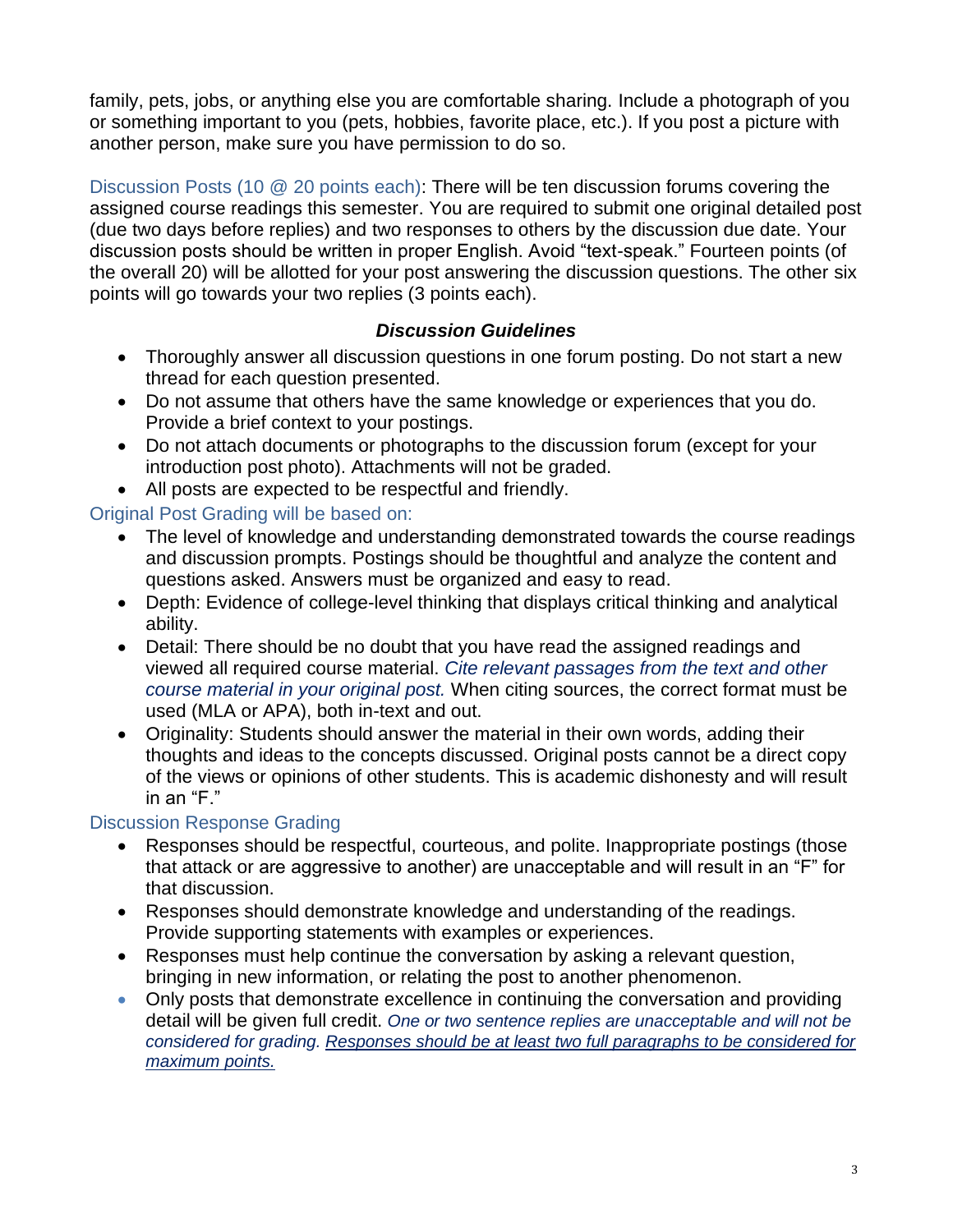Check the discussions often. You are not required to post a response to every student, but you should take the time to read all the postings from classmates. The free exchange of ideas (within the assignment confines) will help you get more out of the course.

Discussions close at 11:59 PM on the due date indicated on the schedule. Discussion grades will be available in the "Course Grade" section within one week of the due date. (i, ii, iii, iv)

Short Papers (2 @ 30 points each): Students are required to write two short papers. Paper topics will be provided ahead of time and will reflect the material covered in the course. Papers should summarize and analyze the core ethical issues associated with the subject and incorporate relevant course readings. All sources need to be cited correctly in MLA or APA format. Papers should be no less than four full pages and no more than five total pages, double spaced, 1" margins, and size 10 or 12 font.

Papers should be submitted in docx or pdf format. All assignments will be submitted through Unicheck to ensure proper citations. Citations should be paraphrased and properly cited. Papers that contain over a 15% matching rate will be scrutinized for appropriate citations. If plagiarism is detected, students may be referred to Student Services and may fail the course. Assignments will be graded within a week of the due date. (i, ii, iii, iv).

Examinations (4 @ 75 points each): Four exams will be administered online using Respondus Monitor. Students will have a 90-minute time limit. Although you may use your textbook, try to avoid doing so because you will run out of time. To be successful, you must know the concepts and ideas from the course before starting the exam. The exams may contain true/false, multiple-choice, matching, and essay questions. Each test must be completed before the ending date/time indicated on the schedule. **Exams cannot be submitted late.** Study guides will be provided in the module section of the course.

Note- working with another student or individual on exams constitutes cheating. If discovered, both individuals will receive an F in the course and will be referred to the appropriate LCSC authorities for further action.

With the exception of essay questions, exams will grade instantly once submitted. For your reference, the correct answers for the exam will be displayed after the test due date. (i, ii, iv)

| Assignment                  | Points |
|-----------------------------|--------|
| Introduction                | 5      |
| <b>Syllabus Quiz</b>        | 10     |
| Discussions (10@ 20 points) | 200    |
| Exams (4 @ 75 points)       | 300    |
| Short Papers (2 @30 points) | 60     |
| <b>Total Points</b>         | 575    |

### Semester Grade Determination and Grading Scale Grading Breakdown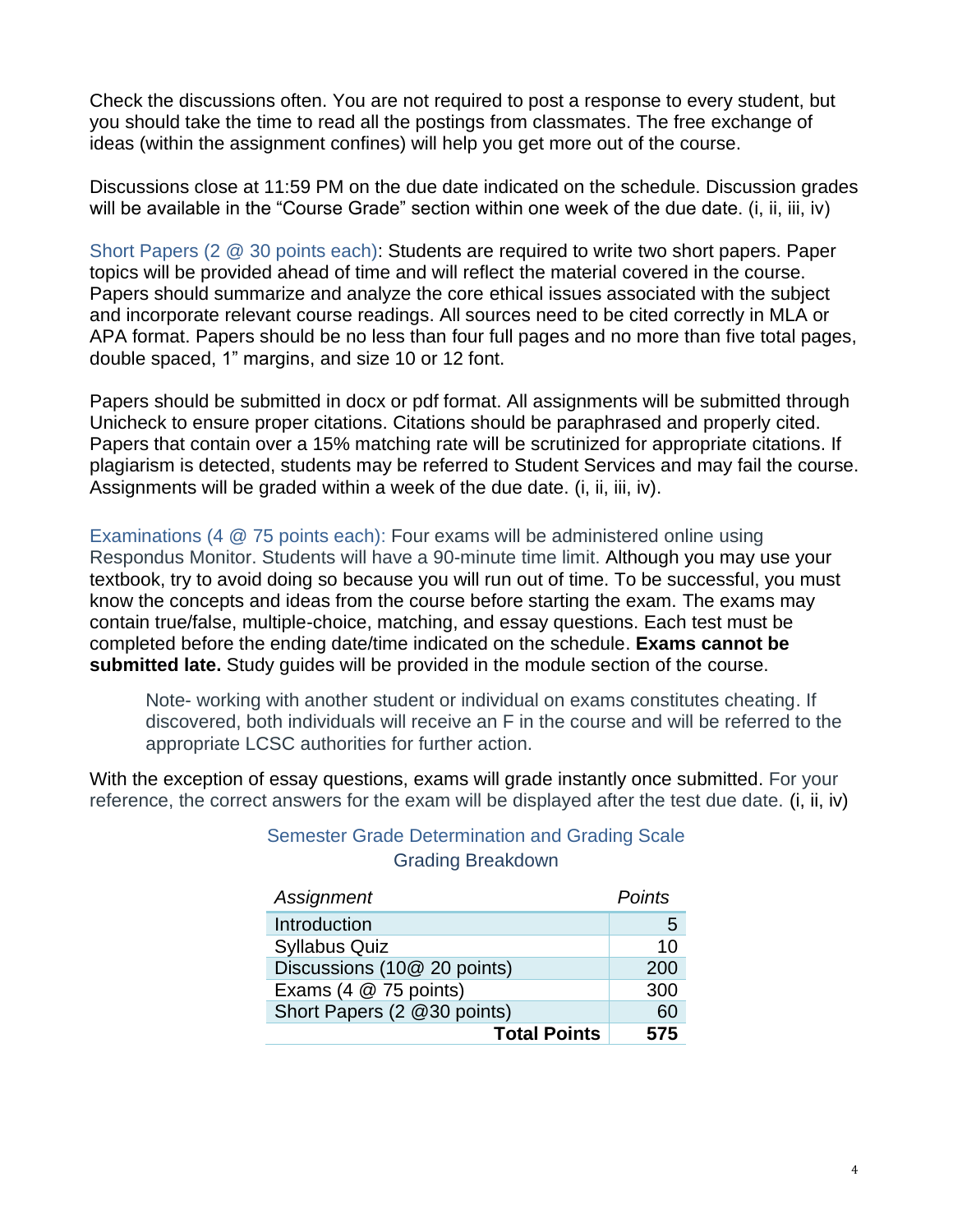#### Overall Point Breakdown

| Letter Grade     | Points                 |
|------------------|------------------------|
| A (93-100)       | 535-575                |
| A- (90-92)       | 518-534                |
| B+ (87-89)       | 500-517                |
| B (83-86)        | 477-499                |
| $B - (80-82)$    | 460-476                |
| C+ (77-79)       | 442-459                |
| $C(73-76)$       | 420-441                |
| $C - (70-72)$    | 402-419                |
| $D+ (67-69)$     | 385-401                |
| $D(60-66)$       | 345-384                |
| F (59 and below) | <b>344 &amp; Below</b> |

#### *I do not round up grades. Every point counts!*

# Table of GELOs and corresponding assignments for ID 300: Terrorism

|      | <b>General Education Learning Outcomes</b>                                                                                                        | Assignments through which<br>students will demonstrate the<br><b>GELO</b>               |
|------|---------------------------------------------------------------------------------------------------------------------------------------------------|-----------------------------------------------------------------------------------------|
| i.   | Evaluate concepts and perspectives from<br>multiple disciplines related to ethics and values.                                                     | Exams<br>$\bullet$<br><b>Discussions</b><br>Paper 1 & Paper 2<br>$\bullet$              |
| ii.  | Analyze how individuals and societies are<br>shaped by ethics and values.                                                                         | Exams<br>$\bullet$<br><b>Discussions</b><br>$\bullet$<br>Paper 1 & Paper 2<br>$\bullet$ |
| iii. | Demonstrate self-reflection, broadened<br>perspective, and respect for diverse viewpoints<br>by exploring issues related to ethics and<br>values. | <b>Discussions</b><br>$\bullet$<br>Paper 1 & Paper 2<br>$\bullet$                       |
| iv.  | Integrate and apply accumulated knowledge to<br>develop strategies that address issues of ethics<br>and values.                                   | Exams<br>$\bullet$<br><b>Discussions</b><br>$\bullet$<br>Paper 1 & Paper 2<br>$\bullet$ |

#### Course Policies

Late Work and Incompletes: Exams cannot be submitted late. Discussions and papers can be submitted late, at a 30% grade deduction, for up to one week after the due date. Late work submitted after one week will not be accepted. If an emergency arises that prevents you from completing your work on time, email as soon as possible to make arrangements. Emergencies are defined as anything serious and unexpected. Examples of emergencies are car accidents, a serious health crisis of the student or the student's immediate family, etc. Examples of non-emergencies are weddings, vacations, or any other event which can be planned around. Even within the one-week late submission range, no late work will be accepted after May 1.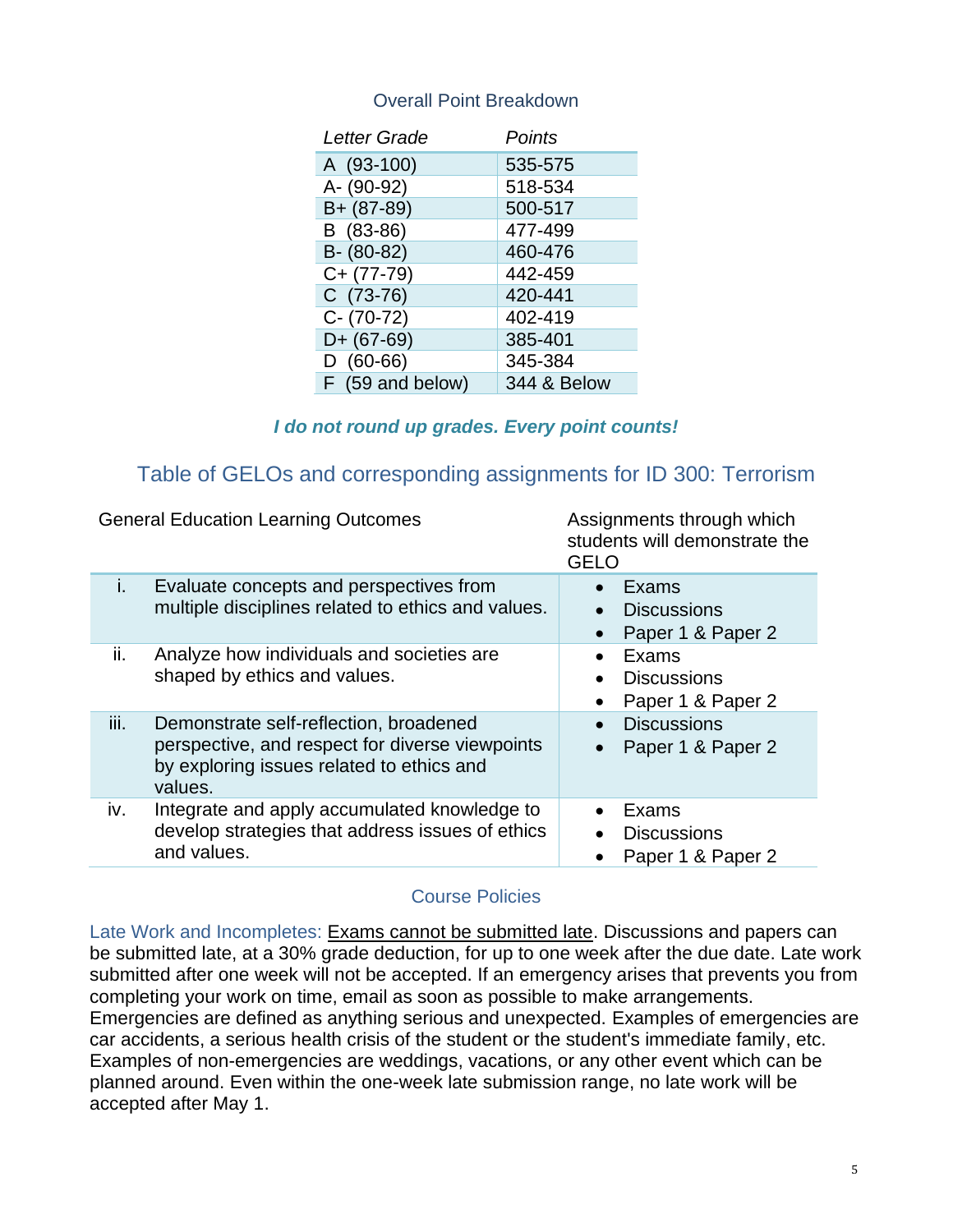Students are expected to complete all work in a timely fashion. Incompletes are granted at the instructor's discretion after at least 80% of all coursework is completed successfully (D+ or higher). Incompletes are reserved only for documented catastrophic or extenuating circumstances. The instructor reserves the right to set the course completion deadline, which may be at any time before the end of the following semester. Incompletes revert to an F if the work is not completed by the expiration deadline.

Course Etiquette: This course will bring together students from diverse backgrounds. We are working together to develop an inclusive and respectful community for all students. The goal of inclusiveness encourages and appreciates expressions of different views so that conversations can turn into the opportunity for intellectual and personal growth. We will be discussing controversial topics, which will challenge you to analyze your own views and the views of others. In keeping with this goal, hate speech, racist, sexist, homophobic, or other discriminatory language and behavior will not be tolerated. It is okay to disagree, but it must be done civilly. Mutual respect, civility, and recognizing others' views are crucial to critical thinking. Active, thoughtful, and respectful participation will make this course productive and engaging.

Flexibility Clause: The instructor reserves the right to modify the course requirements and other related policies as circumstances dictate and with sufficient notification to all students. Even the professor can have an unanticipated emergency, and the college—or the community at large—may experience an emergency that requires changing the class schedule or requirements. I do not expect to invoke this clause, but you will be notified as soon as possible if I do. Any change will also be posted to Canvas.

> Keep up to date on the **LCSC Social Sciences Division** and the [LCSC Justice Studies Club](https://www.facebook.com/LCSCJSClub)